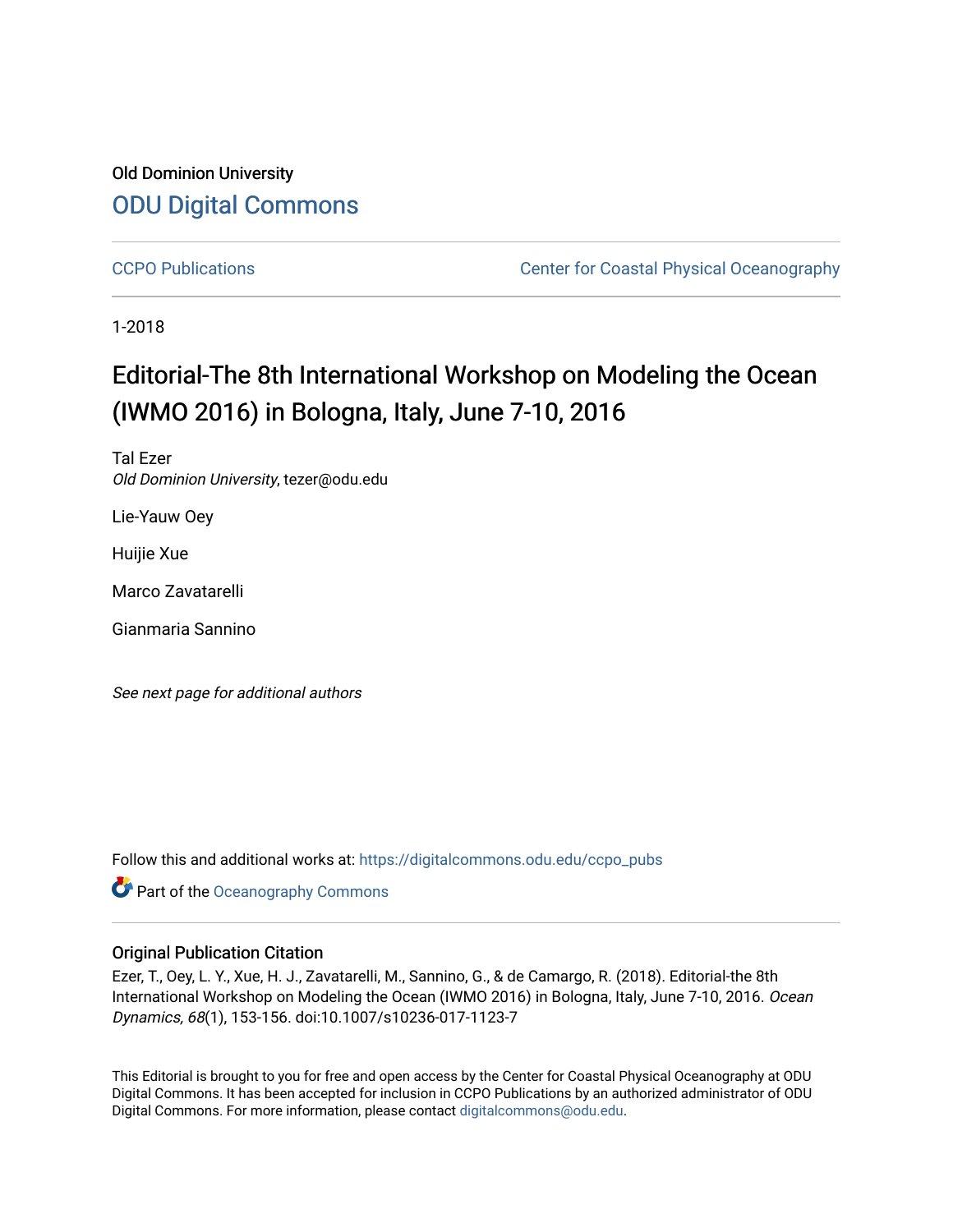### Authors

Tal Ezer, Lie-Yauw Oey, Huijie Xue, Marco Zavatarelli, Gianmaria Sannino, and Ricardo de Camargo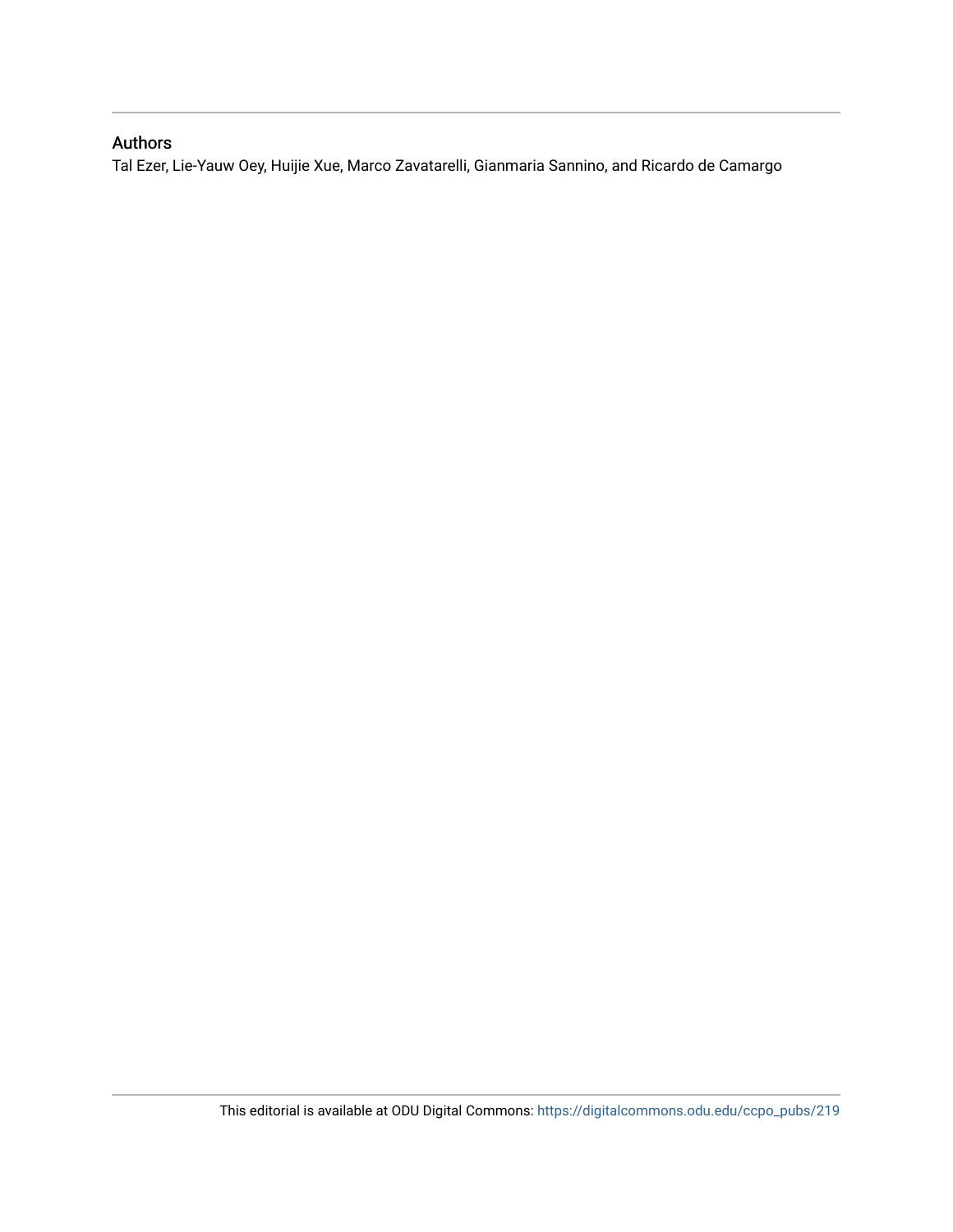#### **EDITORIAL**



# Editorial—the 8th International Workshop on Modeling the Ocean (IWMO 2016) in Bologna, Italy, June 7–10, 2016

Tal Ezer<sup>1</sup>  $\cdot$  Lie-Yauw Oey<sup>2,3</sup> • Huijie Xue<sup>4</sup> • Marco Zavatarelli<sup>5</sup> • Gianmaria Sannino<sup>6</sup> • Ricardo de Camargo<sup>7</sup>

Received: 21 November 2017 /Accepted: 24 November 2017 /Published online: 4 December 2017  $\circled{c}$  Springer-Verlag GmbH Germany, part of Springer Nature 2017

The 8th International Workshop on Modeling the Ocean (IWMO 2016) was held on June  $7-10$ , 2016, at one of the oldest universities in Europe—the University of Bologna in Italy (founded 1088 A.D.). The workshop returned to Europe for the second time (the other European IWMO was held in Norway in 2013; Berntsen et al. [2014](#page-4-0)). Since the establishment of the IWMO in 2009 (Oey et al. [2010a,](#page-5-0) [b](#page-5-0)), meetings were held four times in Asia, two times in Europe, two times in North America, one time in Australia, and for the 10th anniversary of IWMO, the 2018's meeting will be held in South America (Brazil) for the first time.

The 2016 IWMO meeting celebrated the 20-year anniversary since the first Princeton Ocean Model (POM) users' group meeting held in June 1996 at Princeton. The early POM users' group meetings led to the establishment of the IWMO in 2009. The IWMO expands to include different

Responsible Editor: Jörg-Olaf Wolff

 $\boxtimes$  Tal Ezer [tezer@odu.edu](mailto:tezer@odu.edu)

- <sup>1</sup> Center for Coastal Physical Oceanography, Old Dominion University, 4111 Monarch Way, Norfolk, VA 23508, USA
- Atmospheric and Oceanic Sciences, Princeton University, Princeton, NJ 08544, USA
- <sup>3</sup> Institute of Hydrological and Oceanic Sciences and the Department of Atmospheric Sciences, National Central University, Jhongli City, Taiwan
- <sup>4</sup> School of Marine Sciences, University of Maine, Orono, ME, USA
- <sup>5</sup> Department of Physics and astronomy, University of Bologna, Bologna, Italy
- <sup>6</sup> Climate Modeling and Impact Laboratory, ENEA CR Casaccia, Rome, Italy
- <sup>7</sup> Department of Atmospheric Sciences, University of Sao Paulo, Sao Paulo, Brazil

models and a very wide range of topics involving the ocean and its coupled interaction with other aspects of the earth's environment, as can be seen from this and previous IWMO meeting agendas and related publications. The 20th anniversary event was noted by presentations on the history of ocean modeling over these two decades and an award given by The Historical Oceanography Society to Professor Emeritus George Mellor for his pioneering contribution to turbulence modeling (Mellor and Yamada [1974,](#page-5-0) [1982\)](#page-5-0), coastal ocean modeling (Blumberg and Mellor [1983\)](#page-4-0), and the development of POM (Blumberg and Mellor [1987\)](#page-4-0), which led the way for many other community ocean models that exist today.

About 80 scientists attended the IWMO 2016 meeting, which included nine keynote distinguished speakers, ~ 65 oral presentations, and ~ 25 posters. Continuing with the IWMO tradition, students and postdocs participated in the Outstanding Young Scientist Award competition. The meeting covered a wide range of topics in ocean modeling, analysis, and processes, and this special issue of Ocean Dynamics represents a collection of 18 peer reviewed papers from participants of IWMO-2016. The papers went through rigorous reviews as regular papers in Ocean Dynamics, with the help of reviewers from IWMO members as well as external experts. The studies in this issue utilized a wide range of hydrodynamic numerical models such as ECOM, FVCOM, NEMO, POM, and ROMS, as well as several wave prediction models such as WAM, SWAN, and WaveWatchIII. Geographically, the studies covered the major oceans (the Atlantic, Indian, and Pacific Oceans) as well as semi-enclosed seas (e.g., the Mediterranean and Baltic Seas). The papers can be generally divided into four categories: (1.) Model development, analysis, and data assimilation (Byun and Hart [2017](#page-4-0); Cipollone et al. [2017,](#page-4-0) Jordi et al. [2017;](#page-4-0) Liu et al. [2017;](#page-4-0) Wei et al. [2017\)](#page-5-0); (2.) Coastal modeling and process studies (Bie et al. [2017;](#page-4-0) Ezer [2017;](#page-4-0) Ezer and Atkinson [2017](#page-4-0); Liao et al. [2017](#page-4-0); Lu et al. [2017,](#page-4-0) Trotta et al. [2017](#page-5-0)); (3.) Surface wave modeling (Clementi et al. [2017;](#page-4-0) Cieślikiewicz et al. [2017;](#page-4-0) Gic-Grusza and Dudkowska [2017;](#page-4-0)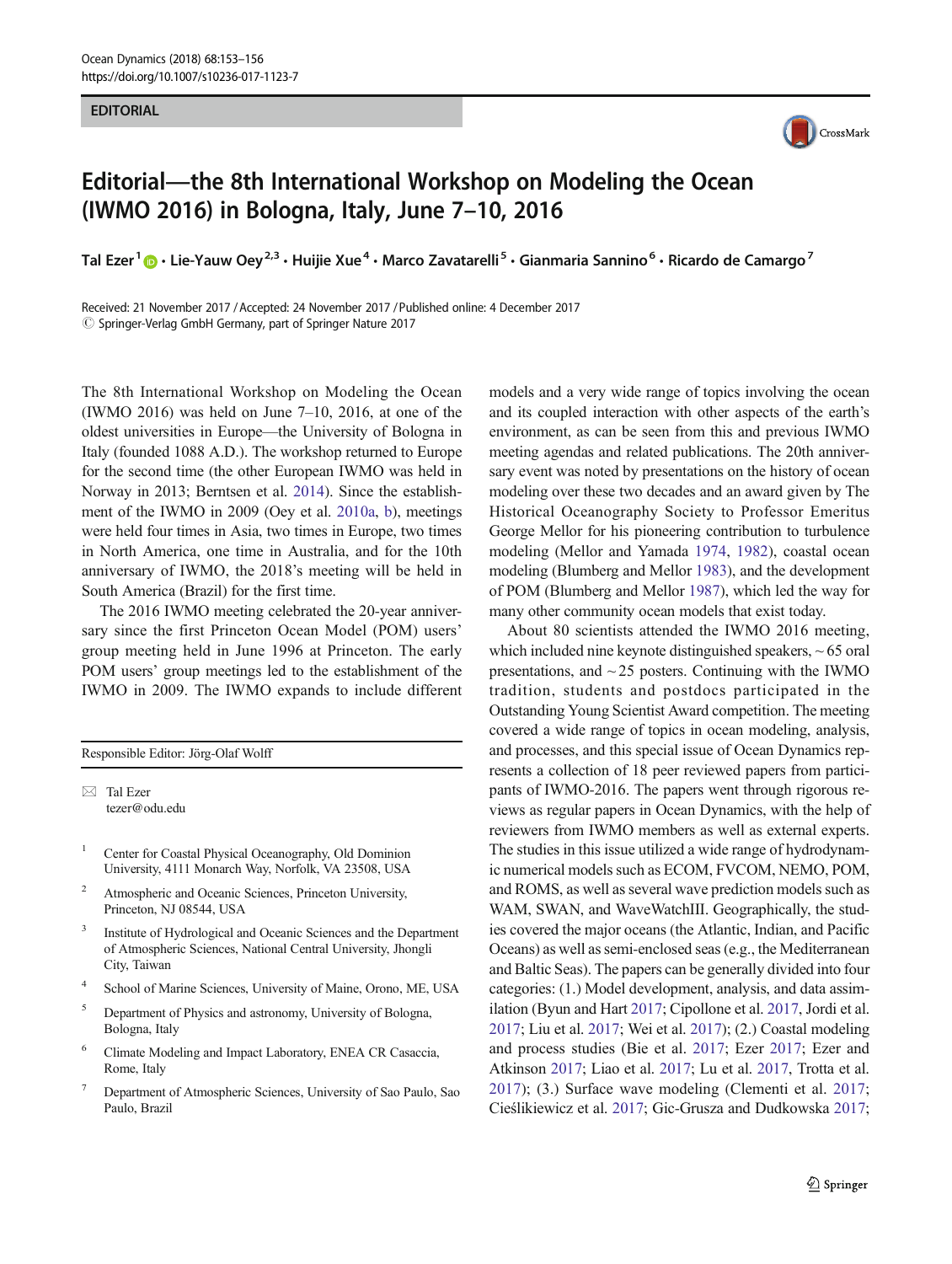Guo and Sheng [2017](#page-4-0); Sun et al. [2017](#page-5-0)); (4.) Biogeochemicalphysical coupled models (Mussap et al. [2017,](#page-5-0) Luo et al. [2017\)](#page-5-0). Below are short summaries (alphabetically ordered) of the 18 studies included in this special topical collection.

Bie et al. ([2017](#page-4-0)) used POM for long-term (1979–2010) simulations of the southwest coast of the Indian Ocean. The model results were evaluated against various observations including SST, altimeter data, and tide gauge data, demonstrating the modeling challenges imposed by the small-scale topographic features and meso-scale eddies of the region. Model simulations of the impact of cyclone landfalls in Mozambique using different forcing show an improved storm surge prediction when tides and atmospheric pressure are included, with a significant contribution from the inverted barometer effect.

Byun and Hart ([2017](#page-4-0)) proposed a new interpolation method to provide tidal boundary conditions for regional coastal ocean models. The study shows that standard interpolation of tidal velocities can introduce errors in tidal ellipses and demonstrates how the new method works for simulations of the M2 tide along the Korean coast using ROMS.

Cieślikiewicz et al. [\(2017](#page-4-0)) used the wave model SWAN and a POM-based hydrodynamic model to study windwave-induced currents in the Gulf of Gdańsk. Hindcast models of the Baltic Sea provide boundary conditions for the local high-resolution models. The results show that during strong northerly storms, the bottom currents are dominated by wave-induced velocities while direct wind-induced currents are smaller.

Cipollone et al. ([2017](#page-4-0)) compared three global ocean products: global reanalysis (C-GLORES), observed global data set (ARMOR3D), and a free running "eddy-permitting" global ocean model (NEMO). The goal was to evaluate data assimilation schemes and see how well these systems can represent mesoscale variability in the ocean. The results demonstrate that the data assimilation can improve the variability in the ocean model and project surface information into deep layers of the ocean.

Clementi et al. ([2017](#page-4-0)) described a coupled ocean modeling system using NEMO as the hydrodynamic model and WaveWatchIII as the wave model. Experiments in the Mediterranean Sea evaluate the system by comparing the modeling results with observations and exploring the impact of the coupling. The results show that including ocean hydrodynamics in the system can improve the wave spectrum, but the impact of waves on the hydrodynamic model is relatively small.

Ezer ([2017\)](#page-4-0) used the generalized version of POM to study how the interaction between the Gulf Stream and bottom topography is affecting the generation of spatial and temporal variations of sea level along the US East Coast. Comparisons of realistic simulations with experiments using an idealized smooth topography demonstrate the importance of resolving coastal features such as Cape Hatteras and dynamic processes such as coastal trapped waves in ocean models. The study has implications for projection of spatial variations in sea level rise in coarse resolution climate models.

Ezer and Atkinson [\(2017\)](#page-4-0) used empirical mode decomposition (EMD) to analyze the relation between variations in the Florida Current (FC) and variations in coastal sea level (SL). They show that the FC-SL correlation can be used to predict anomalously high water and coastal flooding along the US East Coast when a weakening in the FC is detected by the cable measurements. The study demonstrates how Hurricane Joaquin (2015) remotely influenced SL far away from the storm through its impact on the Gulf Stream.

Gic-Grusza and Dudkowska [\(2017\)](#page-4-0) demonstrated new approaches to study sediment transport in the Gulf of Gdańsk during extreme storm conditions. The SWAN model is used to obtain waves and an analytical model is used to derive waveinduced currents and bottom stress. The results show that sediment dynamics are sensitive to bathymetry changes and not limited to shallow regions alone.

Guo and Sheng ([2017](#page-4-0)) used a nested wave model WaveWatchIII to study the impact of future climate change on the wave field over the eastern Canadian shelf. The results show that while time-mean significant wave heights are expected to increase in the near future and then level off, the 5% largest waves are expected to increase dramatically into the far future. Future waves may also have significant spatial variations in their response to climate change.

Jordi et al. ([2017](#page-4-0)) tested a new parallel domain decomposition that uses mathematical optimization to improve the workload distribution of parallel computing while maintaining the same solutions as traditional domain decomposition; such optimization may be important for coastal ocean models with complex coastlines. The increased efficiency of the algorithm was demonstrated with the sECOM parallel code for the Hudson River and the New York/New Jersey coasts.

Liao et al. ([2017](#page-4-0)) used a nested regional model (ROMS) to study the forcing, dynamics, and propagation of coastal-trapped waves (CTW) in the Taiwan Strait. The propagation of CTW along the coast can impact local fisheries, since the southward propagation of anomalously cold water can kill tropical fish. There are also implications from this study on the seasonal monsoon-driven transports in the region.

Liu et al. [\(2017\)](#page-4-0) tested a new grid generation method for coastal ocean models that automatically optimizes curvilinear-orthogonal grids to fit complex coastlines. The accuracy of the method was tested on two different coasts and with coastal trapped Kelvin waves. Because of trade-offs between orthogonality and grid alignment relative to the coastal, the new method may work for some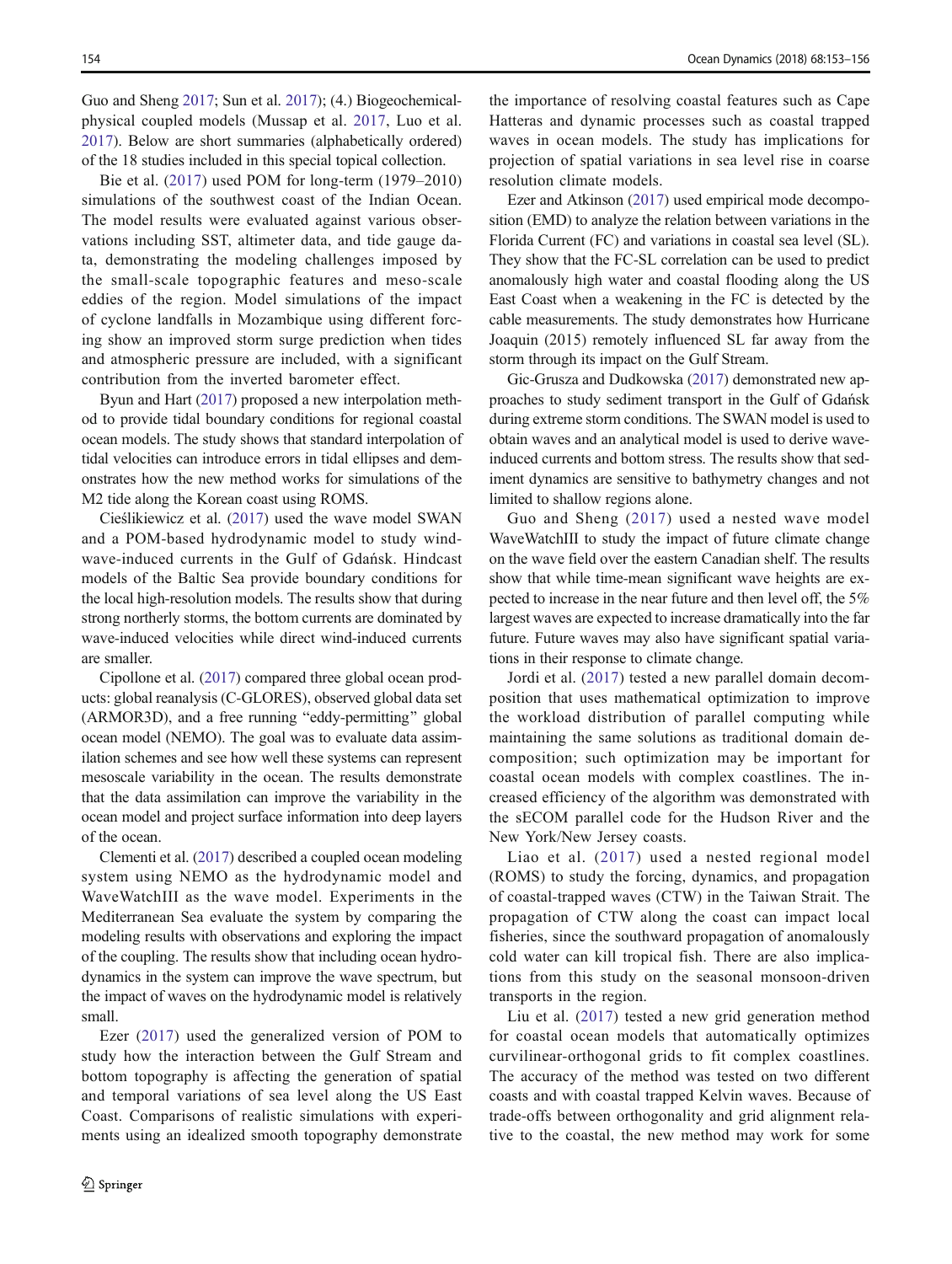<span id="page-4-0"></span>coasts better than others, depending on the multiscale fractal nature of the coastline.

Lu et al. (2017) used a one-dimensional version of ROMS to study how to add the impact of vertical velocity in such models. Three types of upwelling processes were considered using various observations and the results were compared with a station data from the South China Sea. The best results were obtained when all three types of upwelling processes were included.

Luo et al. [\(2017\)](#page-5-0) used a coupled physical-biological model based on FVCOM to study phytoplankton blooms in Lake Michigan. Sensitivity experiments showed the importance of riverine nutrient inflow to the phytoplankton growth pattern in the lake. The model was able to capture two bloom periods in 1998 that were detected by remote sensing.

Mussap et al. ([2017](#page-5-0)) used a one-dimensional version of POM coupled with biogeochemical flux model (BFM-POM1D) to study the impact of climate change warming and anthropogenic changes such as river nutrient loading in the Gulf of Trieste (northern Adriatic Sea). Ensemble simulations provided uncertainties for different parameters and different scenarios. The study could help coastal management response to climate change-related pressures on ecosystems.

Sun et al. [\(2017](#page-5-0)) tested an ensemble adjustment Kalman filter (EAKF) in a global surface wave model to examine the performance relative to standard ensemble Kalman filter (EnKF), which is a more computationally expensive. Different sampling methods were tested, using satellite observations assimilated into the wave model. The results demonstrated an efficient dynamic sampling method as a good alternative to EnKF.

Trotta et al. [\(2017\)](#page-5-0) used a very high-resolution multiple nesting model based on NEMO to study sub-mesoscale dynamics in the Gulf of Taranto (Ionian Sea, in the eastern Mediterranean Sea). The formation of sub-mesoscale eddies was found to be through small-scale baroclinic instability associated with a large-scale anticyclonic gyre. Observations showed the existence of sub-mesoscale eddies resembling the simulated eddies.

Wei et al. ([2017](#page-5-0)) tested three algorithms that can simulate the air-sea interaction under storms and provide sea surface temperature to typhoon prediction models. The results showed great improvement in the simulation of storm intensity when the ocean cooling feedback is included. One method based on machine learning (ML) technique was found to be especially effective in representing nonlinear coupled interactions and producing realistic ocean cooling under a storm.

Acknowledgements Sponsors of the meeting include the University of Bologna, Istituto Nazionale di Geofisica e Vulcanologia (INGV), Centro EuroMediterraneo sui Cambiamenti Climatici (CMCC), and Agenzia nazionale per le nuove tecnologie l'energia e lo sviluppo economico sostenibile (ENEA). All the scientists and students from the University

of Bologna who helped in the planning and organizing the meeting are thanked for their efforts.

#### References

- Berntsen J, Oey L-Y, Ezer T, Greatbatch R, Xue H, Miyazawa Y (2014) Editorial—the 5th international workshop on modeling the ocean (IWMO 2013). Ocean Dyn 64(10):1531–1534. [https://doi.org/10.](https://doi.org/10.1007/s10236-014-0764-z) [1007/s10236-014-0764-z](https://doi.org/10.1007/s10236-014-0764-z)
- Bié AJ, de Camargo R, Mavume AF, Harari J (2017) Numerical modeling of storm surges in the coast of Mozambique: the cases of tropical cyclones Bonita (1996) and Lisette (1997). Ocean Dyn 67(11): 1443–1459. <https://doi.org/10.1007/s10236-017-1095-7>
- Blumberg AF, Mellor GL (1983) Diagnostic and prognostic numerical circulation studies of the South Atlantic Bight. J Geophys Res 88(C8):4579–4592. <https://doi.org/10.1029/JC088iC08p04579>
- Blumberg AF, Mellor GL (1987) A description of a three-dimensional coastal ocean circulation model. In: Heaps N (ed) Threedimensional coastal ocean models. American Geophysical Union, Washington, D.C., pp 208. <https://doi.org/10.1029/CO004p0001>
- Byun D-S, Hart DE (2017) A robust interpolation procedure for producing tidal current ellipse inputs for regional and coastal ocean numerical models. Ocean Dyn 67(3–4):451–463. [https://doi.org/10.1007/](https://doi.org/10.1007/s10236-017-1037-4) [s10236-017-1037-4](https://doi.org/10.1007/s10236-017-1037-4)
- Cieślikiewicz W, Dudkowska A, Gic-Grusza G (2017) Extreme bottom velocities induced by wind wave and currents in the Gulf of Gdańsk. Ocean Dyn 67(11):1461–1480. [https://doi.org/10.1007/s10236-](https://doi.org/10.1007/s10236-017-1098-4) [017-1098-4](https://doi.org/10.1007/s10236-017-1098-4)
- Cipollone A, Masina S, Storto A, Iovino D (2017) Benchmarking the mesoscale variability in global ocean eddy-permitting numerical systems. Ocean Dyn 67(10):1313–1333. [https://doi.org/10.1007/](https://doi.org/10.1007/s10236-017-1089-5) [s10236-017-1089-5](https://doi.org/10.1007/s10236-017-1089-5)
- Clementi E, Oddo P, Massimiliano D, Pinardi N, Korres G, Grandi A (2017) Coupling hydrodynamic and wave models: first step and sensitivity experiments in the Mediterranean Sea. Ocean Dyn 67(10):1293–1312. <https://doi.org/10.1007/s10236-017-1087-7>
- Ezer T (2017) A modeling study of the role that bottom topography plays in Gulf Stream dynamics and in influencing the tilt of mean sea level along the U.S. East Coast. Ocean Dyn 67(5):651–664. [https://doi.](https://doi.org/10.1007/s10236-017-1052-5) [org/10.1007/s10236-017-1052-5](https://doi.org/10.1007/s10236-017-1052-5)
- Ezer T, Atkinson LP (2017) On the predictability of high water level along the U.S. East Coast: can the Florida Current measurement be an indicator for flooding caused by remote forcing? Ocean Dyn 67(6):751–766. <https://doi.org/10.1007/s10236-017-1057-0>
- Gic-Grusza G, Dudkowska A (2017) Numerical modeling of hydrodynamics and sediment transport—an integrated approach. Ocean Dyn 67(10):1283–1292. <https://doi.org/10.1007/s10236-017-1085-9>
- Guo L, Sheng J (2017) Impacts of climate changes on ocean surface gravity waves over the eastern Canadian shelf. Ocean Dyn 67(5): 621–637. <https://doi.org/10.1007/s10236-017-1046-3>
- Jordi A, Georgas N, Blumberg A (2017) A parallel domain decomposition algorithm for coastal ocean circulation models based on integer linear programming. Ocean Dyn 67(5):639–649. [https://doi.org/10.](https://doi.org/10.1007/s10236-017-1049-0) [1007/s10236-017-1049-0](https://doi.org/10.1007/s10236-017-1049-0)
- Liao E, Yan X-H, Jiang Y (2017) The role of coastal-trapped waves on the 2008 cold disaster in the Taiwan Strait. Ocean Dyn 67(5):611–619. <https://doi.org/10.1007/s10236-017-1042-7>
- Liu X, Ma J, Xu S, Wang B (2017) On the generation of coastlinefollowing grids for ocean models—trade-off between orthogonality and alignment to coastlines. Ocean Dynamics 67(8):1095–1104. <https://doi.org/10.1007/s10236-017-1075-y>
- Lu W, Yan X-H, Han L, Jiang Y (2017) One-dimensional ocean model with three types of vertical velocities: a case study in the South